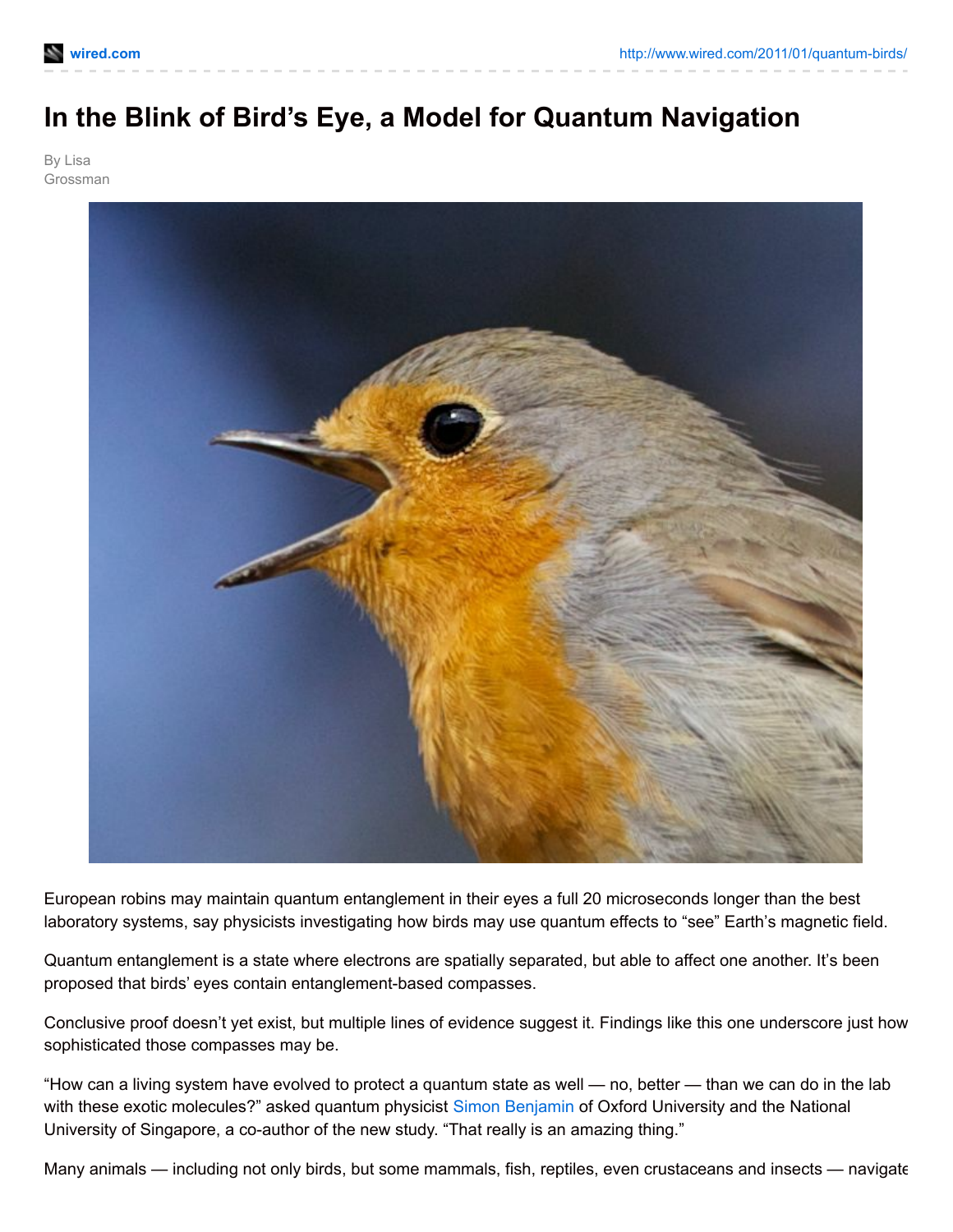by sensing the direction of Earth's magnetic field. Physicist Klaus [Schulten](http://www.ks.uiuc.edu/~kschulte/) of the University of Illinois at Urbana-Champaign proposed in the late 1970s that bird navigation relied on some geomagnetically sensitive, as-yet-unknown biochemical reaction taking place in their eyes.

Research since then has revealed the existence of [special](http://www.wired.com/wiredscience/2009/06/birdcompass/) optical cells containing a protein called [cryptochrome](http://en.wikipedia.org/wiki/Cryptochrome). When a photon enters the eye, it hits cryptochrome, giving a boost of energy to electrons that exist in a state of quantum entanglement.

One of the electrons migrates a few nanometers away, where it feels a slightly different magnetic field than its partner. Depending on how the magnetic field alters the electron's spin, different chemical reactions are produced. In theory, the products of many such reactions across a bird's eye could create a picture of Earth's magnetic field as a varying pattern of light and dark.

'N@C60 is quite a sexy, interesting, promising molecule.'

However, these quantum states are notoriously fragile. Even in laboratory systems, atoms are cooled to near– absolute-zero temperatures to maintain entanglement for more than a few thousandths of a second. Biological systems would seem too warm and too wet to hold quantum states for long, yet that's exactly what they appear to do.

Researchers led by University of [California,](http://www.physics.uci.edu/~tritz/Publications/RITZ2004.pdf) Irvine physicist Thorsten Ritz (.pdf) showed in 2004 that, although robins had no trouble pointing their beaks toward Africa under the influence of Earth's magnetic field alone, adding a second, shifting field destroyed their inner compasses. That second field was so weak — less than one-third of 1 percent of Earth's field — that it could only have influenced a quantum-sensitive system.

"It shouldn't be the case that the birds would even know that this had happened," Benjamin said. "If someone changed the brightness of the scene that you're seeing by a-third of 1 percent, you would struggle to know that it even happened. It certainly wouldn't muck up your vision.

In a new paper in *[Physical](http://prl.aps.org/abstract/PRL/v106/i4/e040503) Review Letters*, Benjamin and colleagues built a mathematical model of Ritz's experiment, including the Earth's magnetic field, the slight secondary field, and the quantum systems that might make up the birds magnetic sense.

They calculated that, in order to be sensitive to such weak fields, entangled states in the birds' eyes must last for at least 100 microseconds, or 0.0001 seconds.

To put this in perspective, Benjamin introduced an exotic molecule called  $N@C60$ , a geometric cage of carbon with a nitrogen atom inside. This molecule is one of the best-known laboratory systems for maintaining entanglement. "The cage acts to shield the atom, which is storing the information, from the rest of the world," Benjamin said. "It's considered to be quite a sexy, interesting, promising molecule."

But at room temperature, even N@C60 only holds entanglement for 80 microseconds, or four-fifths of what birds appear to be doing.

"I think this is a very nice paper that attacks the problem from an interesting angle," said Schulten, who was not involved in the work. "They use a hugely simplified model, but they make an interesting point. Entanglement could stay protected for tens of microseconds longer than we thought before."

"The bird, however it works, whatever it's got in there, it's somehow doing better than our specially designed, very beautiful molecule," Benjamin said. "That's just staggering."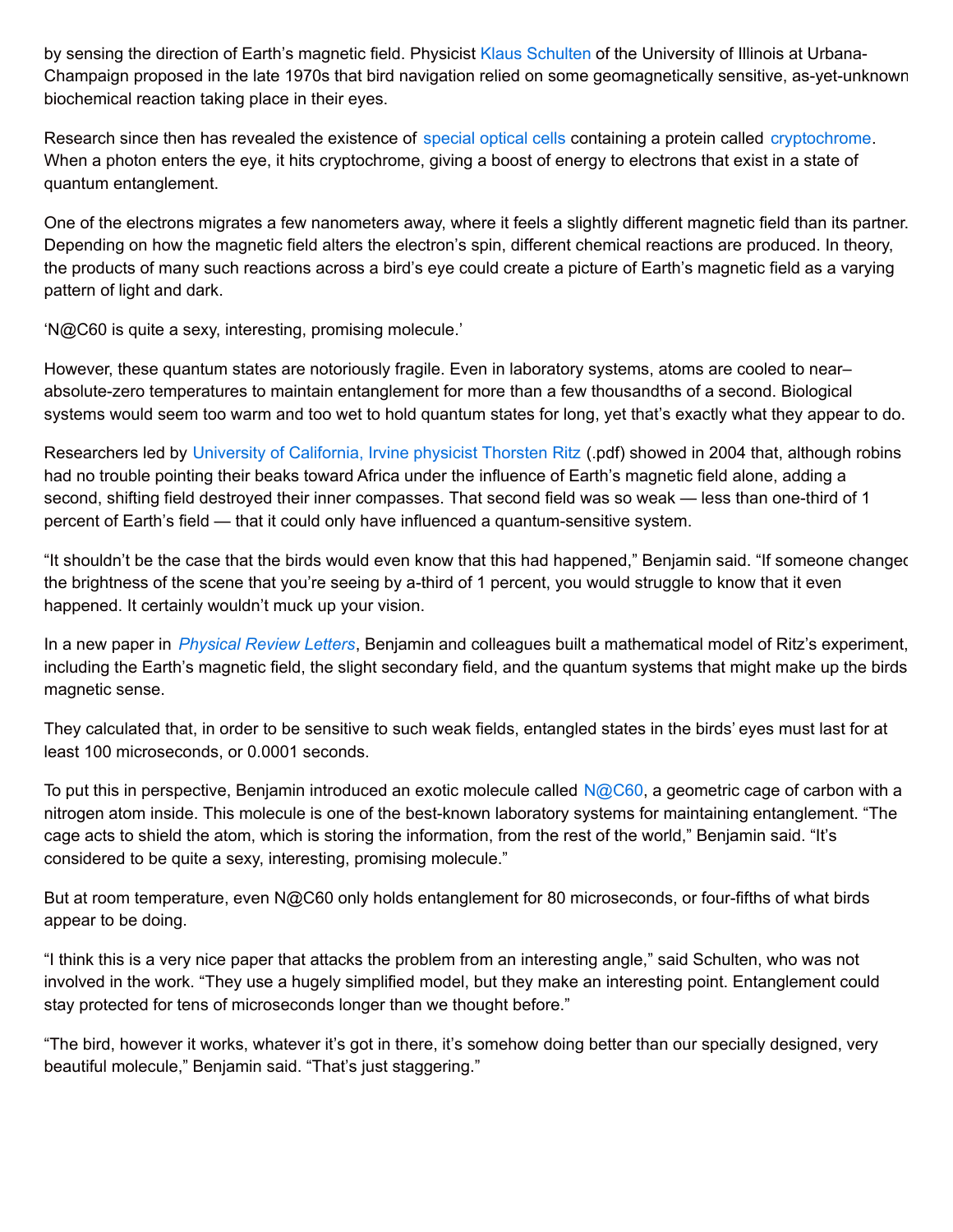

*Images: 1) The European robin. Courtesy Ernst [Vikne](http://www.flickr.com/photos/42834622@N00/4525597840)/Flickr. 2) Schematic drawing of N@C60. Courtesy Simon Benjamin.*

## **See Also:**

- [Reverse-Engineering](http://www.wired.com/wiredscience/2009/06/birdcompass/) the Quantum Compass of Birds
- Bats Use Sun to Calibrate [Geomagnetic](http://www.wired.com/wiredscience/2010/03/bat-compass/) Compass
- Birds Use Light, Not [Magnetic](http://www.wired.com/wiredscience/2009/10/bird-migration-light/) Field, to Migrate
- Leafy Green Coherence: Quantum Physics Fuels [Photosynthesis](http://www.wired.com/wiredscience/2010/07/leafy-green-physics/)

WIRED.com © 2014 Condé Nast. All rights reserved. Use of this Site constitutes acceptance of our User [Agreement](http://www.condenast.com/privacy-policy) (effective 01/02/2014) and [Privacy](http://www.condenast.com/privacy-policy#privacypolicy) Policy (effective 01/02/2014). Your [California](http://www.condenast.com/privacy-policy#privacypolicy-california) Privacy Rights.

The material on this site may not be reproduced, distributed, transmitted, cached or otherwise used, except with the prior written [permission](http://www.condenast.com/reprints-permissions) of Condé Nast.